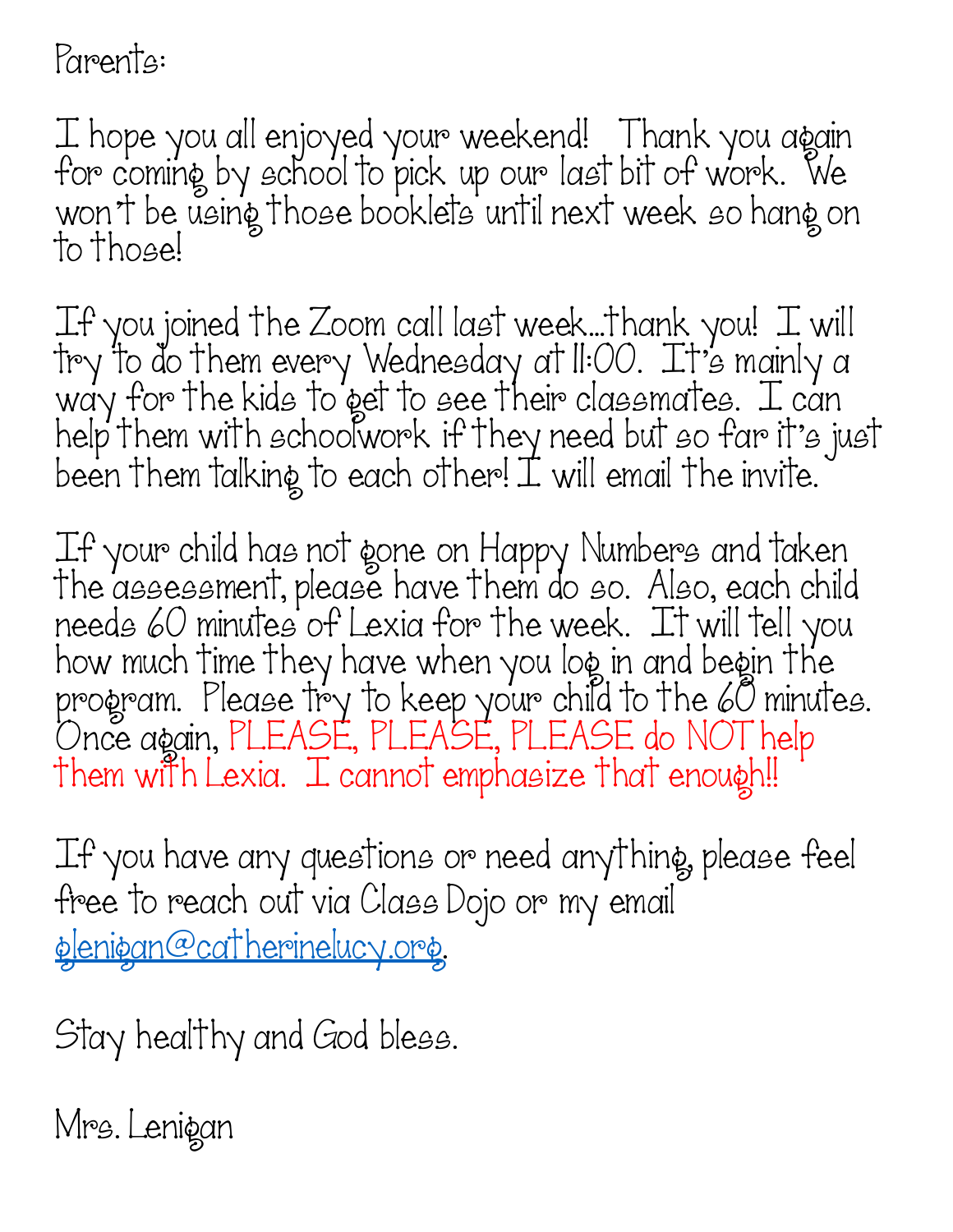# E-LEARNING WEEK 7

#### MONDAY:

Phonics: Phonics Book pages 177-178 \*\*Spelling City (See Spelling City Daily Assignments) \*\*POPCORN WORDS: now, know, came\*\*

Lexia: 10 minutes

- Math: Math Book pages 421-424
- Happy Numbers: \*\*Take Assessment if you have not done so\*\* 10 minutes
- 3 Weeks of Learning Booklet: Begin Week 3 Day 1

# TUESDAY:

Phonics: \*\*Watch –ip word family video posted on Google Classroom under E-Learning Week 7 \*\*Do 1st & 2nd sheet in –ip Word Family Packet \*\*Spelling City

Lexia: 10 minutes

Math: Math Book pages 425-426 (Chapter 11 Assessment) Happy Numbers: 10 minutes

3 Weeks of Learning Booklet: Week 3 - Day 2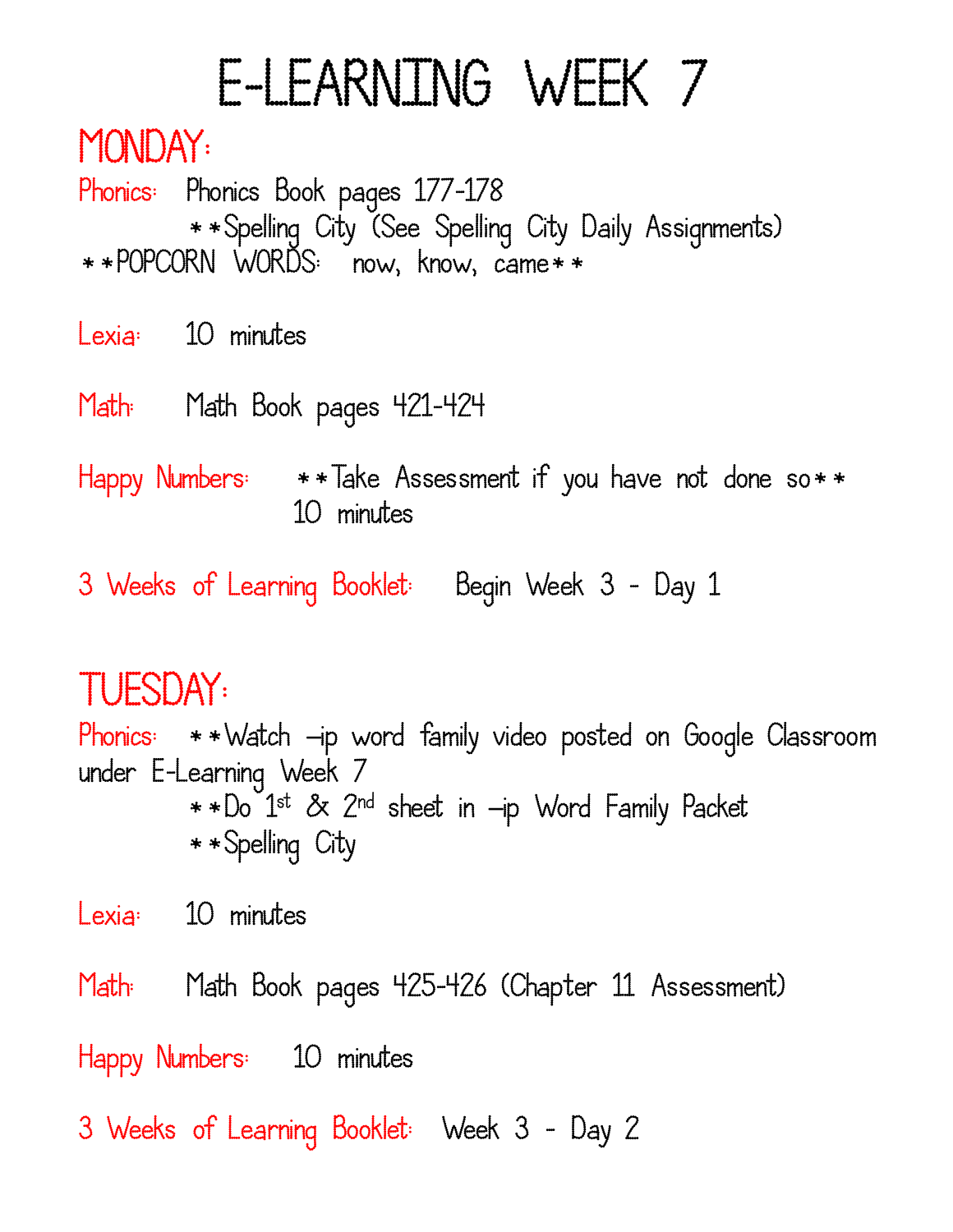### WEDNESDAY:

#### \*\*Zoom Call @ 11:00\*\*

Phonics: Phonics Book- practice reading the reader "Good or Bad?" on page 179-180 Phonics Book pages 181-182 \*\*Spelling City

- Lexia: 10 minutes
- Math: Math Book \*\*Beginning Chapter 12\*\* pages 429-432

Happy Numbers: 10 minutes

3 Weeks of Learning Booklet: Week 3 - Day 3

### THURSDAY:

Phonics: \*\*Do 3rd & 4th sheet in Word Family Packet \*\*Spelling City

Lexia: 10 minutes

Math: Math Book pages 433-436

Happy Numbers: 10 minutes

3 Weeks of Learning Booklet: Week 3 - Day 4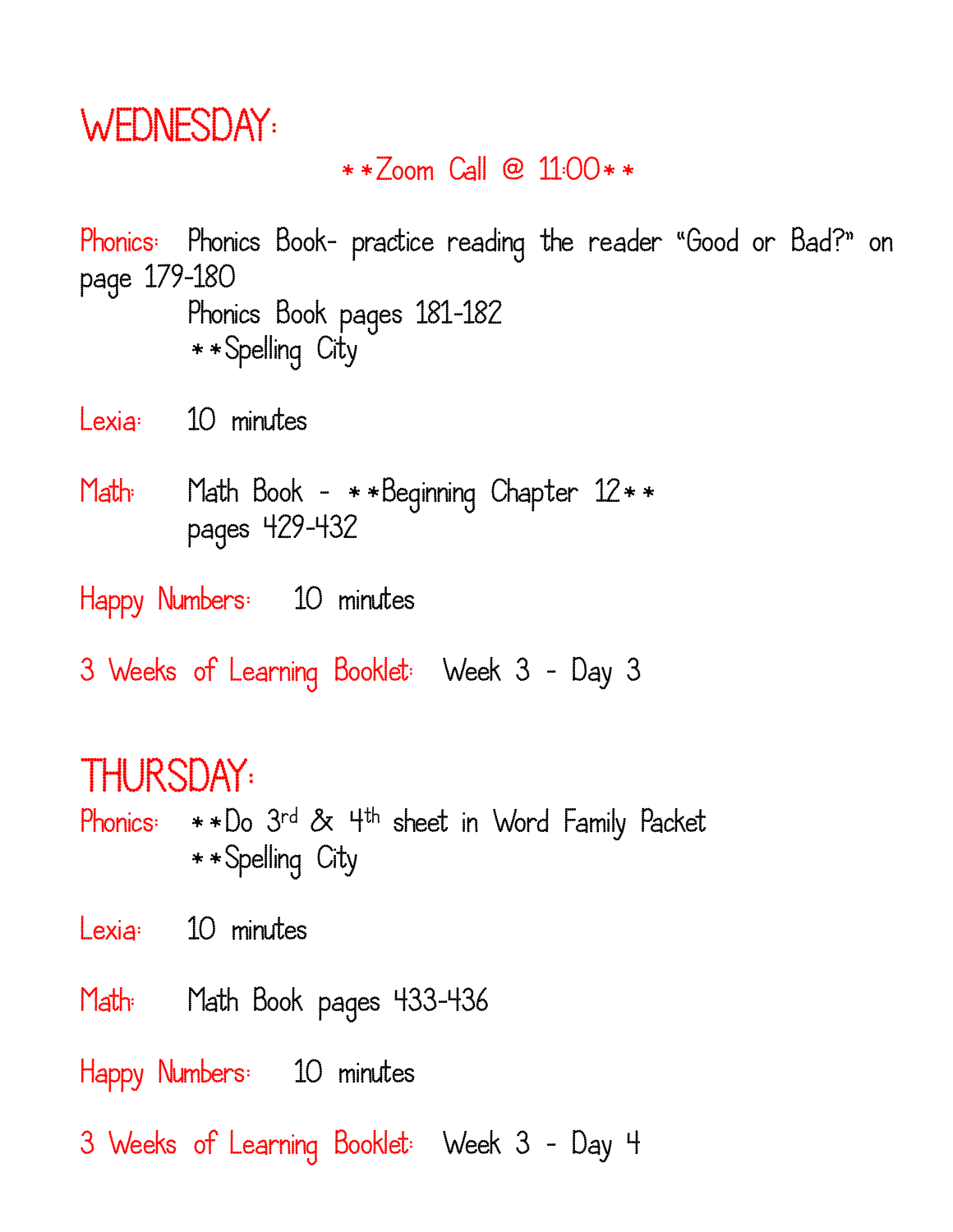## FRIDAY:

Phonics: Phonics Book 183 & 185-186 (\*\*we are skipping page 184\*\*) \*\*Spelling City

Lexia: 10 minutes

Math: Math Book pages 437-440

Happy Numbers: 10 minutes

3 Weeks of Learning Booklet: Week 3 - Day 5